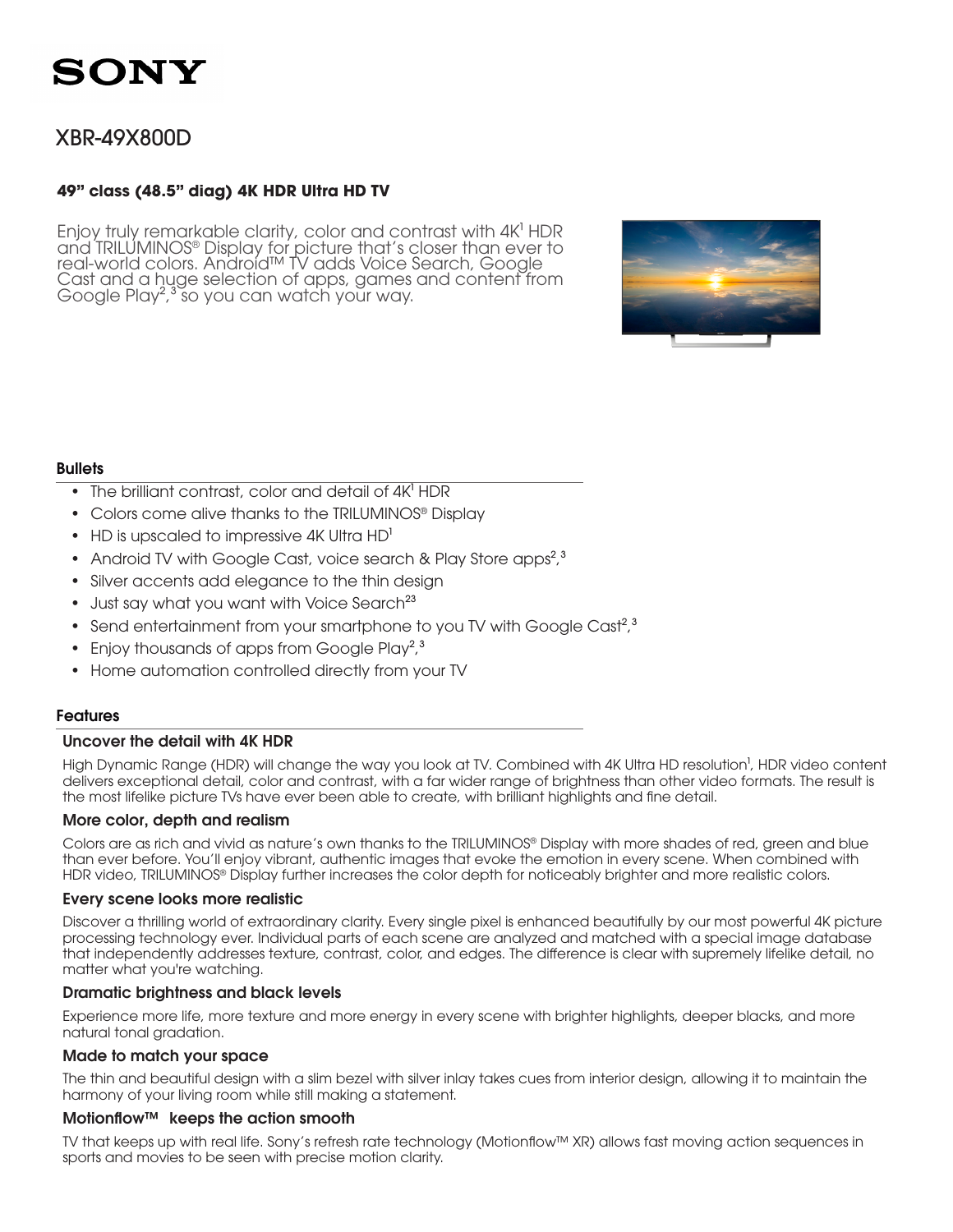#### A world of possibilities

Find all the entertainment you can dream of, faster than ever. From movies and TV shows to thousands of apps, Sony's Android TV brings you everything in an instant<sup>2,3</sup>.

#### Just say what you want

Spend less time browsing, and more time watching. Voice search on Android™ TV provides you with the power of Google search, allowing you to find content across different services without the hassle of time-consuming text entry<sup>2,3</sup>.

#### Send to a bigger, better screen with Google Cast™

Send movies and music from your smartphone to your TV with Google Cast. Use your phone as a remote control<sup>2</sup>,<sup>3</sup>.

#### Smart home automation

Beyond streaming content, Sony's Android TV platform allows Home Automation control directly from the TV, via the Logitech Harmony Hub. IoT (internet of things) devices such as lights, thermostats, Blu-ray players, security cameras other home entertainment devices can be controlled and automated via the push of a button on the TV's remote.

#### Your favorite apps, on your TV

Enjoy a huge range of apps from Google Play™, including YouTube™, Netflix, Amazon Video, Hulu, Pandora and more. Also, play your favorite Android games on the big screen<sup>2</sup>,<sup>3</sup>.

#### Find everything fast

The unobtrusive content bar quickly lets you find the movie, TV show or video you're looking for. Call up the Content bar and you can keep watching, while you scan through live TV, videos on demand, downloaded TV shows and much more. You can even customize the content bar to show you the content you go to most often first.

#### A masterpiece of design

Keep wires out of sight, thanks to a hidden cable panel structure, for a clean look.

#### **Specifications**

| <b>Audio</b>                   |                                                   | Sound Mode                       | Standard<br>Cinema<br>Live Football<br><b>Music</b>                                                                                                                                                                | Sleep Timer                                 | Yes                                                   |
|--------------------------------|---------------------------------------------------|----------------------------------|--------------------------------------------------------------------------------------------------------------------------------------------------------------------------------------------------------------------|---------------------------------------------|-------------------------------------------------------|
| <b>Bass/Treble/Balance</b>     | <b>Balance</b>                                    |                                  |                                                                                                                                                                                                                    | <b>USB Play</b>                             | Yes (Supported File<br>System: FAT16/FAT32/<br>exFAT/ |
| DSEE/DSEE-HX                   | <b>DSEE</b>                                       |                                  |                                                                                                                                                                                                                    |                                             |                                                       |
| <b>Speaker Configuration</b>   | 2ch, Full Range (25 x 90)                         | <b>Application Store</b>         | Yes (Google Play Store)                                                                                                                                                                                            |                                             | NTFS)                                                 |
|                                | $mm) \times 2$                                    |                                  | <b>Convenience Features</b>                                                                                                                                                                                        |                                             | MPEG1 / MPEG2PS /                                     |
| <b>Speaker Position</b>        | Down Firing                                       | Auto Photo Mode                  | Yes                                                                                                                                                                                                                | MPEG2TS / AVCHD /<br>MP4Part10 / MP4Part2 / |                                                       |
| <b>Speaker Type</b>            | <b>Bass Reflex</b>                                |                                  |                                                                                                                                                                                                                    | <b>USB Play (Contents)</b>                  | AVI (MotinJpeg) / MOV                                 |
| <b>Audio Features</b>          |                                                   | Auto Shut-off                    | <b>Yes</b>                                                                                                                                                                                                         | / WMV / MKV / WEBM                          |                                                       |
| <b>Advanced Auto</b><br>Volume | Yes                                               | <b>BRAVIA®</b> Sync™             | Yes (including HDMI-<br>CEC)                                                                                                                                                                                       |                                             | / 3GPP / MP3 / WMA /<br>WAV / FLAC / JPEG             |
| Alternate Audio<br>(Digital)   | Yes                                               | Channel Block (with<br>password) | Analog & Digital                                                                                                                                                                                                   | <b>Voice Function</b>                       | Yes                                                   |
|                                |                                                   |                                  |                                                                                                                                                                                                                    | <b>Customizing Capability</b>               |                                                       |
| Audio Out                      | Fixed / Variable                                  | Google Cast                      | Yes                                                                                                                                                                                                                | RS-232C Control                             | Yes                                                   |
| Auto Mute (on no               | Yes                                               | i-Manual                         | Yes                                                                                                                                                                                                                | <b>Illumination LED</b>                     | Yes                                                   |
| signal)                        |                                                   | Input Language<br>Display        | BUL / CAT / HRV / CES /<br>DAN / DUT / ENG / EST<br>/ FIN / FRA / GER / GRK<br>/ HUN / ITA / LAV / LIT /<br>NOR / POL / POR / RON<br>/ RUS / SLK / SLV / SPA /<br>SWE / TUR / UKR / THA /<br>VIE / ARA / FAS / JPN | <b>Design Features</b>                      |                                                       |
| Auto Surround                  | Yes                                               |                                  |                                                                                                                                                                                                                    | <b>Stand Design</b>                         | <b>Silver U Slate</b>                                 |
| Clear Audio+                   | Yes                                               |                                  |                                                                                                                                                                                                                    | <b>Display Features</b>                     |                                                       |
| <b>Clear Phase</b>             | Yes                                               |                                  |                                                                                                                                                                                                                    | <b>Backlight Type</b>                       | Edge LED                                              |
| <b>Digital Out Format</b>      | Dolby Digital, DTS, PCM                           |                                  |                                                                                                                                                                                                                    | Dimming Type                                | Frame Dimming                                         |
| <b>Dolby®</b>                  | Dolby Digital, Dolby<br>Digital Plus, Dolby Pulse | Multiple Language<br>Display     | English<br>Spanish<br>French                                                                                                                                                                                       | <b>Display Device</b>                       | <b>LCD</b>                                            |
|                                |                                                   |                                  |                                                                                                                                                                                                                    | <b>Triluminos Display</b>                   | Yes                                                   |
| Headphone/Speaker<br>Link      | Yes                                               |                                  |                                                                                                                                                                                                                    | <b>Display</b>                              |                                                       |
| S-Master                       | S-Master Digital Amplifier                        | On/Off Timer                     | Yes                                                                                                                                                                                                                | <b>Aspect Ratio</b>                         | 16:9                                                  |
| Sony Original Surround         | S-Force Front Surround                            | On-Screen Clock                  | Yes                                                                                                                                                                                                                |                                             |                                                       |
|                                |                                                   | <b>Parental Control</b>          | Yes                                                                                                                                                                                                                | <b>Display Resolution</b>                   | QFHD                                                  |
|                                |                                                   | <b>Show/Hide Channels</b>        | Yes (Digital & Analog)                                                                                                                                                                                             | Number of pixels (H x V)                    | 3840 x 2160                                           |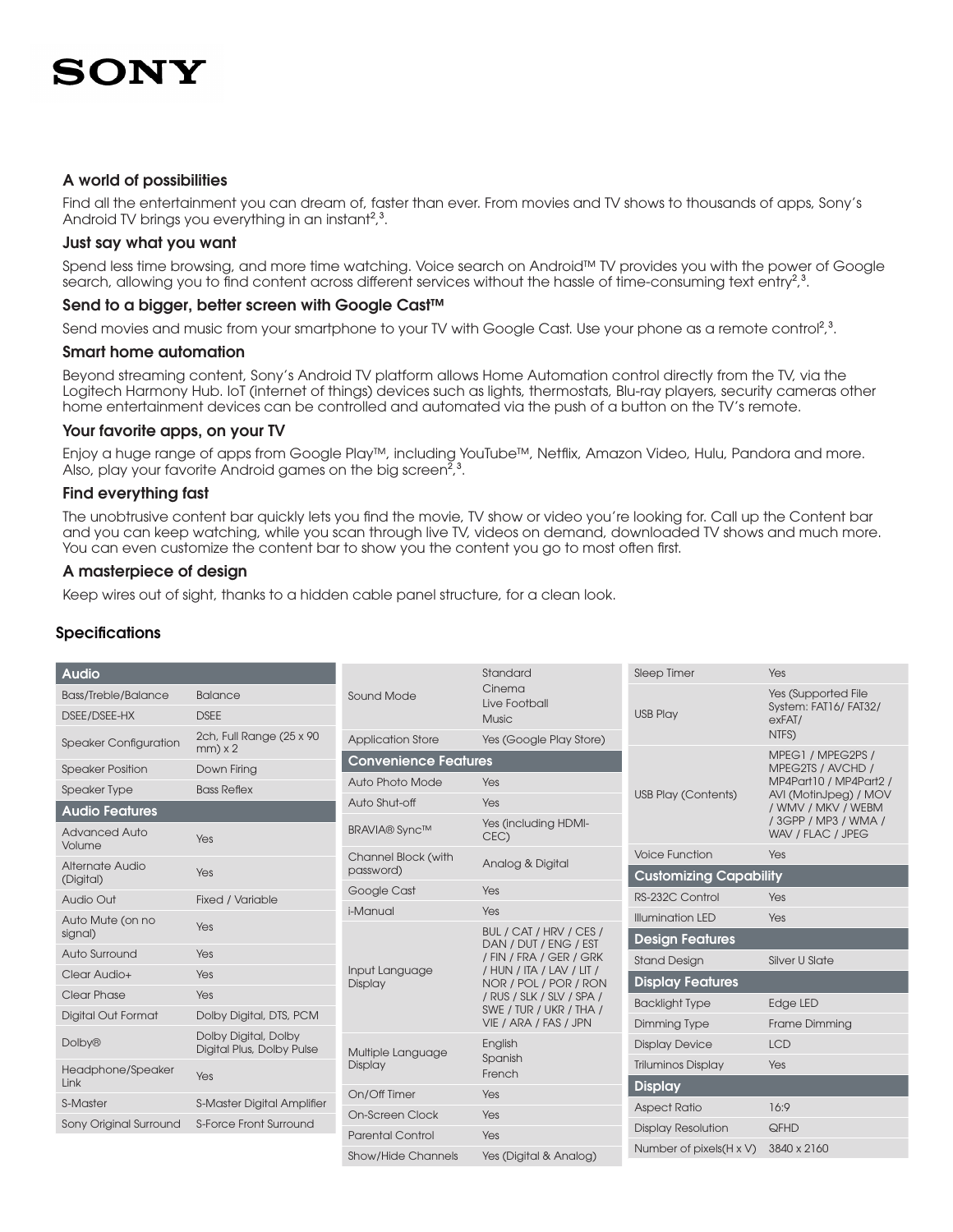| Screen Size (cm)                          | 123.1 cm                                                                                                                                                                  |
|-------------------------------------------|---------------------------------------------------------------------------------------------------------------------------------------------------------------------------|
| Screen Size (measured<br>diagonally)      | 49" (48.5")                                                                                                                                                               |
| Viewing Angle (Right/<br>Left)            | 178 (89/89) degree                                                                                                                                                        |
| Viewing Angle (Up/<br>Down)               | 178 (89/89) degree                                                                                                                                                        |
| <b>Energy Saving &amp; Efficiency</b>     |                                                                                                                                                                           |
| Dynamic Backlight<br>Control              | Yes                                                                                                                                                                       |
| <b>Power Saving Modes</b>                 | Yes                                                                                                                                                                       |
| <b>General Features</b>                   |                                                                                                                                                                           |
| <b>ARC HDMI (Audio</b><br>Return Channel) | Yes                                                                                                                                                                       |
| Closed Captions (CC)                      | Analog<br>Digital                                                                                                                                                         |
| Demo Mode                                 | Yes                                                                                                                                                                       |
| <b>Hotel Mode Menu</b>                    | Yes                                                                                                                                                                       |
| <b>Inputs and Outputs</b>                 |                                                                                                                                                                           |
| <b>AC Power Input</b>                     | AC Adapter                                                                                                                                                                |
| Analog Audio Input(s)<br>(Total)          | 2 (1 Analog Conversion<br>/ 1 Rear)                                                                                                                                       |
| Audio Out                                 | 1 (Side / Hybrid w/HP<br>and Subwoofer Out)                                                                                                                               |
| Bluetooth                                 | Version 4.1 HID / HOGP<br>3DSP / SPP                                                                                                                                      |
| Component Video (Y/<br>Pb/Pr) Input(s)    | 1 (Rear)                                                                                                                                                                  |
| Composite Video<br>Input(s)               | 2 (1 Side Analog<br>Conversion / 1 Rear<br>Hybrid w/Component)                                                                                                            |
| Digital Audio Output(s)                   | 1 (Rear)                                                                                                                                                                  |
| <b>Ethernet Connection(s)</b>             | 1 (side)                                                                                                                                                                  |
| <b>HDCP</b>                               | HDCP 2.2 (for<br>HDMI1/2/3/4)                                                                                                                                             |
| <b>HDMI PC Input Format</b>               | 640 x 480@60Hz<br>800 x 600@60Hz<br>1024 x 768@60Hz<br>1280 x 1024@60Hz<br>1600 x 900@60Hz<br>1152 x 864@75Hz<br>1680 x 1050@60Hz<br>1920 x 1080@60Hz<br>3840 x 2160@30Hz |
| HDMI Signal                               | 4096 x 2160p (24, 60Hz),<br>3840 x 2160p (24, 30,<br>60Hz), 1080p (30, 60Hz),<br>1080/24p, 1080i (60Hz),<br>720p (30, 60Hz), 720/24<br>480p, 480i                         |
| HDMI™ Connection(s)<br>(Total)            | 4 (side3, rear1)                                                                                                                                                          |
| Headphone Output(s)                       | 1 (Side / Hybrid w/HP<br>and Subwoofer Out)                                                                                                                               |
| RF Connection Input(s)                    | 1 (Side)                                                                                                                                                                  |
| RS-232C Input(s)                          | 1 (Rear/ Mini Jack)                                                                                                                                                       |
| Subwoofer Out                             | 1 (Side / Hybrid w/HP<br>and Subwoofer Out)                                                                                                                               |

| <b>USB 2.0</b>                                  | $3$ (side)                                                                                                                                                    | C                      |
|-------------------------------------------------|---------------------------------------------------------------------------------------------------------------------------------------------------------------|------------------------|
| <b>Network Features</b>                         |                                                                                                                                                               | Τ                      |
| <b>Home Network</b>                             | MPEG1 / MPEG2PS /<br>MPEG2TS / AVCHD /<br>MP4Part10 / MP4Part2 /<br>AVI (MotinJpeg) / MOV<br>/ WMV / MKV / WEBM<br>/ 3GPP / MP3 / WMA /<br>LPCM / JPEG / FLAC | Τ<br>$\zeta$<br>T<br>Τ |
| <b>Internet Browser</b>                         | Opera (not pre-Installed)                                                                                                                                     |                        |
| Live Football Mode                              | Yes                                                                                                                                                           |                        |
| Net AD                                          | Yes (depends on ad<br>provider on that region)                                                                                                                |                        |
| Photo Sharing Plus /<br><b>Photo Share</b>      | Yes                                                                                                                                                           | 2                      |
| Screen<br>mirroring(Miracast)                   | Yes                                                                                                                                                           | Τ<br>4                 |
| Social Viewing                                  | Yes                                                                                                                                                           | F                      |
| <b>TV SideView™</b>                             | Yes                                                                                                                                                           | E                      |
| Wi-Fi Certified                                 | Yes                                                                                                                                                           | F                      |
| <b>Wi-Fi Direct</b>                             | Yes                                                                                                                                                           | E                      |
| Wi-Fi Frequency                                 | 2.4GHz / 5GHz                                                                                                                                                 | ŀ<br>C                 |
| Wi-Fi Standard                                  | a/b/g/n/ac                                                                                                                                                    | L                      |
| <b>Wireless LAN</b>                             | Integrated                                                                                                                                                    | Τ                      |
| <b>Annual Power</b><br>Consumption              | 105 kWh/Year                                                                                                                                                  | Ν                      |
| Power                                           |                                                                                                                                                               | V<br>Τ                 |
| <b>Power Consumption</b><br>(in Operation) max. | 114W                                                                                                                                                          | F                      |
| <b>Power Consumption</b><br>(in Standby)        | 0.5W                                                                                                                                                          |                        |
| <b>Power Requirements</b><br>(voltage)          | DC 19.5V                                                                                                                                                      |                        |
| <b>Regulation and Standards Compliance</b>      |                                                                                                                                                               | F                      |
| <b>VESA® Hole Pitch</b>                         | 7 7/8 x 11 7/8 inch (200<br>x 300 mm)                                                                                                                         |                        |
| <b>VESA® Hole Spacing</b><br>Compatible         | Yes                                                                                                                                                           |                        |
| <b>Sensing Features</b>                         |                                                                                                                                                               |                        |
| LightSensor™<br>Technology                      | Yes                                                                                                                                                           |                        |
| <b>Service and Warranty Information</b>         |                                                                                                                                                               |                        |
| <b>Limited Warranty Term</b>                    | 12 months                                                                                                                                                     | V                      |
| <b>TV System</b>                                |                                                                                                                                                               |                        |
| <b>Channel Coverage</b><br>(Analog)             | VHF: 2-13 / UHF: 14-69 /<br>CATV: 1-135                                                                                                                       |                        |
| Channel Coverage<br>(Digital Cable)             | CATV: 1-135                                                                                                                                                   |                        |
| Channel Coverage<br>(Digital Terrestrial)       | VHF: 2-13/UHF: 14-69                                                                                                                                          | С                      |
| Color Space                                     | sRGB / BT709, BT2020,<br>AdobeRGB, DCI                                                                                                                        |                        |
| Color System                                    | <b>NTSC</b>                                                                                                                                                   |                        |
| Memory                                          |                                                                                                                                                               |                        |
|                                                 | 16GB                                                                                                                                                          |                        |

| ౿ు                                            | Anarola                                                                                                                                                  |  |  |  |
|-----------------------------------------------|----------------------------------------------------------------------------------------------------------------------------------------------------------|--|--|--|
| TV System (Analog)                            | Μ                                                                                                                                                        |  |  |  |
| <b>TV System (Digital</b><br>Cable)           | Clear QAM                                                                                                                                                |  |  |  |
| <b>TV System (Digital</b><br>Terrestrial)     | <b>ATSC</b>                                                                                                                                              |  |  |  |
| Video                                         |                                                                                                                                                          |  |  |  |
| Video Signal                                  | 1080p (60 Hz)<br>1080i (60 Hz)<br>720p (60 Hz)<br>480 <sub>p</sub><br>480i                                                                               |  |  |  |
| <b>Video Features</b>                         |                                                                                                                                                          |  |  |  |
| 24p True Cinema™<br>Technology                | Yes                                                                                                                                                      |  |  |  |
| 4:3 Default                                   | Yes                                                                                                                                                      |  |  |  |
| <b>Advanced Contrast</b><br>Enhancer (ACE)    | Yes                                                                                                                                                      |  |  |  |
| <b>Auto Wide</b>                              | Yes                                                                                                                                                      |  |  |  |
| <b>Blinking Type</b>                          | Frame Blinking                                                                                                                                           |  |  |  |
| <b>HDR Compatible (High</b><br>Dynamic Range) | Yes                                                                                                                                                      |  |  |  |
| Live Color <sup>™</sup><br>Technology         | Yes                                                                                                                                                      |  |  |  |
| Mastered in 4K                                | Yes                                                                                                                                                      |  |  |  |
| Motionflow™ XR<br>Technology                  | <b>Motionflow XR</b>                                                                                                                                     |  |  |  |
| PhotoTV HD                                    | Yes                                                                                                                                                      |  |  |  |
| <b>Picture Mode</b>                           | Vivid<br>Standard<br>Custom<br>Cinema Pro<br>Cinema Home<br>Sports<br>Animation<br>Photo-Vivid<br>Photo-Standard<br>Photo-Custom<br>Game<br>Graphics     |  |  |  |
| <b>Video Processing</b>                       | <b>4K X-Reality PRO</b>                                                                                                                                  |  |  |  |
| <b>Wide Mode</b>                              | Full<br>Normal<br>Wide Zoom<br>Zoom<br>Normal / Full1 / Full2<br>for PC                                                                                  |  |  |  |
| <b>Weights and Measurements</b>               |                                                                                                                                                          |  |  |  |
| Dimensions (Approx.)                          | TV only: 43 1/8 x 25 1/4 x<br>1 3/4(7/16) inch (1093 x<br>639 x 44 (10.5) mm)<br>TV with stand: 43 1/8 x<br>27 1/8 x 8 5/8 inch (1093<br>x 686 x 216 mm) |  |  |  |
| Weight (Approx.)                              | TV only: 29.1 lb (13.2 kg)<br>TV with stand: 31.3 lb<br>$(14.2 \text{ kg})$                                                                              |  |  |  |
| <b>Accessories</b>                            |                                                                                                                                                          |  |  |  |